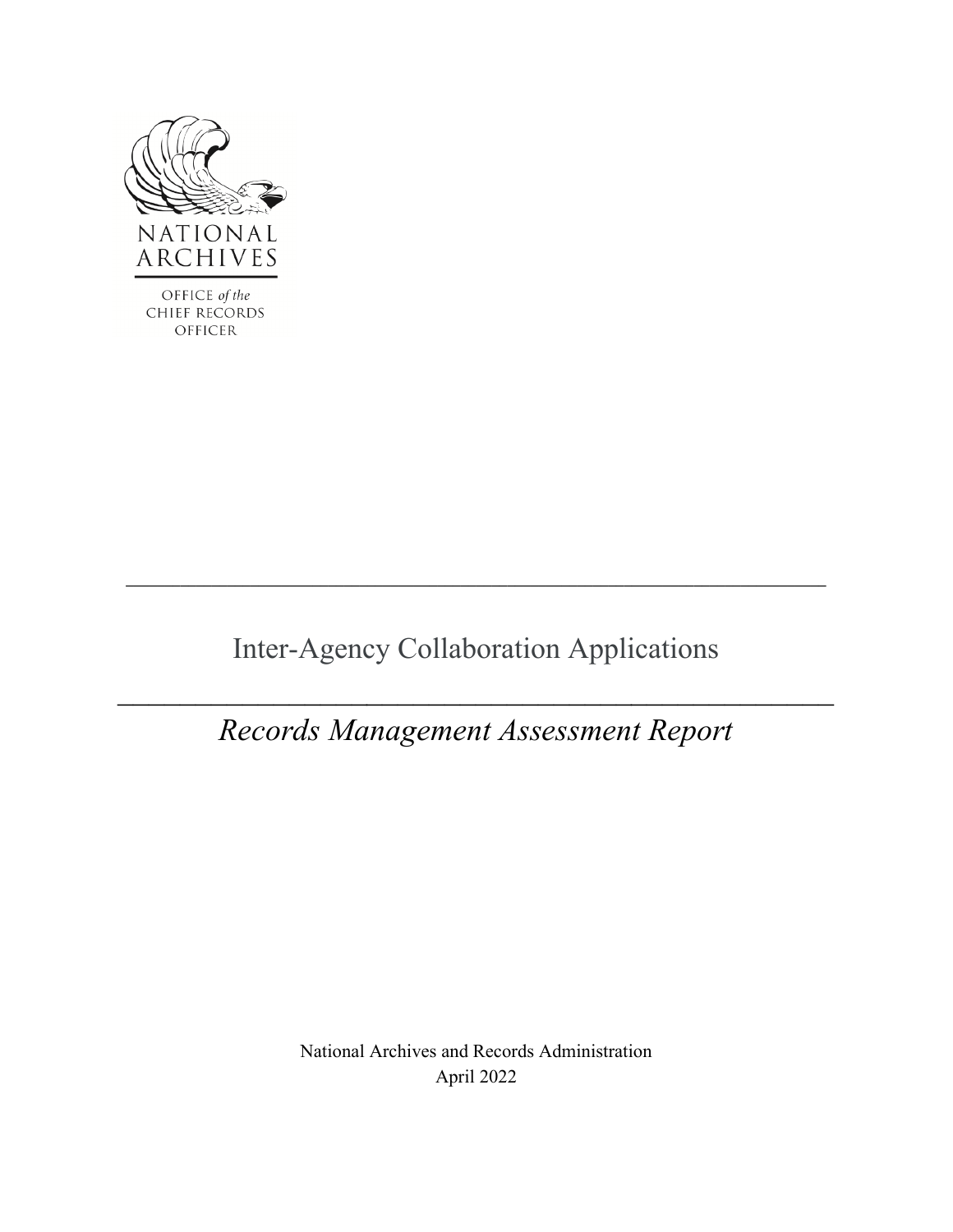## **INTER-AGENCY COLLABORATION APPLICATIONS RECORDS MANAGEMENT ASSESSMENT REPORT**

## **INTRODUCTION**

 The National Archives and Records Administration (NARA), based on authority granted by 44 affecting records management (RM) processes, procedures, or policies. United States Code (U.S.C.) 2904(c), is responsible for assessing the proper management of records in all media within federal agencies to protect rights, assure government accountability, and preserve and make available records of enduring value. Under this authority, NARA conducts records management oversight of federal agencies, including agency inspections and assessments. An assessment is a multi-agency evaluation of a specific topic, issue, or activity

NARA conducted an assessment of the collaboration tools used by federal agencies for interagency business. In particular, NARA was interested in the technology, methodology and policies federal agencies use to create, transmit, protect and preserve records from collaboration tools. Furthermore, the purpose of this assessment is to determine what, if any, updates may be required to federal records management regulations (36 CFR Chapter XII, Subchapter B) or to NARA guidance, including *[NARA Bulletin 2009-02: Guidance Concerning Managing Records](https://www.archives.gov/records-mgmt/bulletins/2009/2009-02.html)  [in Multi-agency Environments](https://www.archives.gov/records-mgmt/bulletins/2009/2009-02.html)*, in order for agencies to achieve results consistent with the records management objectives established in 44 U.S.C. § 2902.

 of this assessment, we are defining collaboration tools as containing: The term "collaboration tools" is broad, but this assessment focused on collaboration suites, email, calendar, video conferencing, chat, file sharing, and document collaboration. For purposes

- ● **Collaboration Suites**  Microsoft 365, Google Workspace, Nextcloud, Zoho One, OpenPaaS
- **Document Collaboration -** Max.gov, Google Workspace Docs, Sheets, Slides, Microsoft 365 Word, Excel, PowerPoint; Box, Huddle
- ● **File Sharing**  Max.gov, DoD Secure Access File Exchange (SAFE), Box, Huddle, Google Drive, Microsoft OneDrive, Nextcloud, Owncloud
- **Email -** Outlook, Gmail, WorkMail, ProtonMail, Zoho, Thunderbird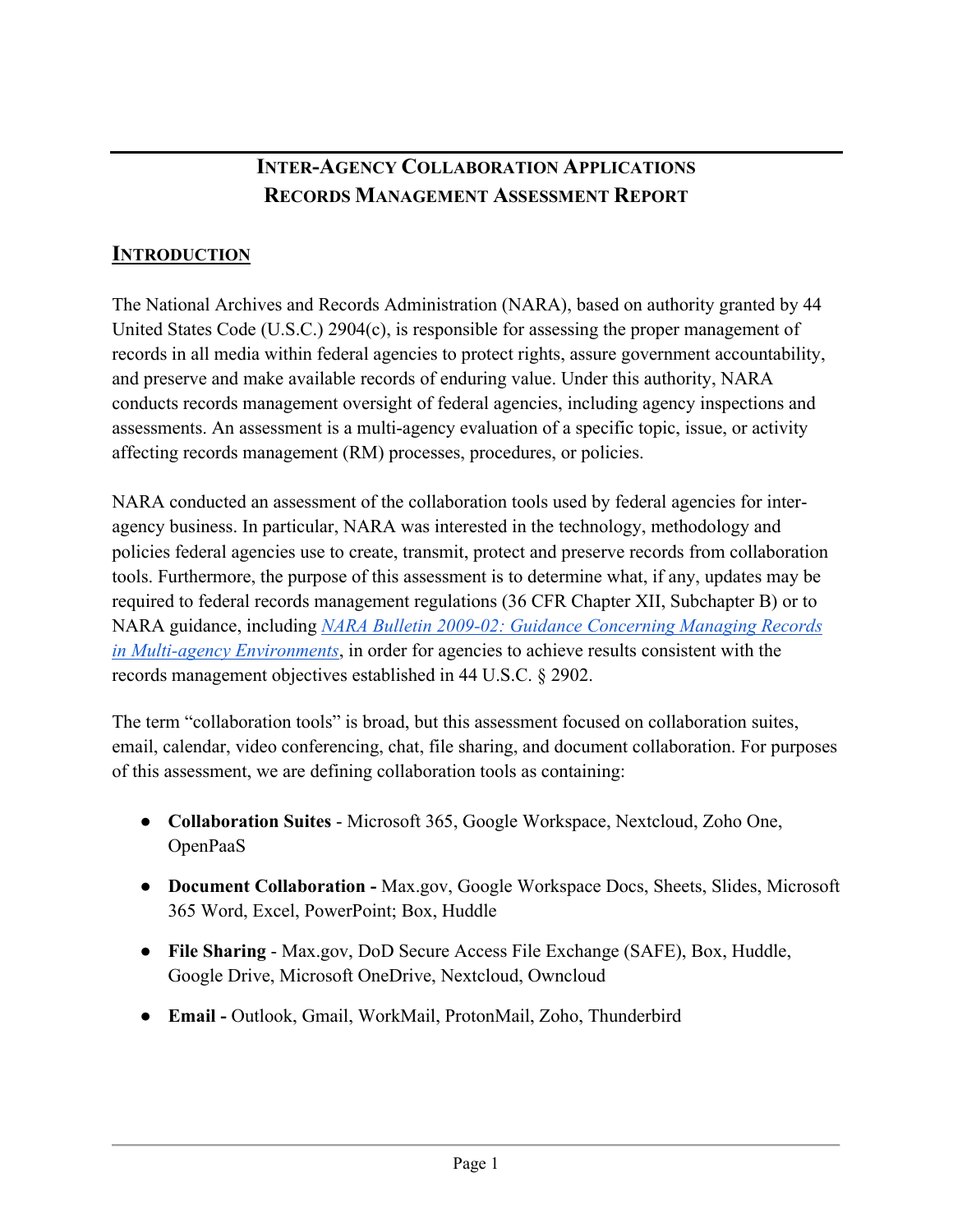- ● **Calendars**  Outlook, Google Calendar, Max.gov calendaring service, Thunderbird, Nextcloud, Amelia, Calendly, Doodle, TeamUp
- ● **Chat**  Google Chat, Microsoft Teams, Slack, Jabber, Rocket.Chat, Zulip, Mattermost, Facebook Workplace, HIVE, Discord
- **Video Conferencing -** Microsoft Teams, Google Meet, Zoom, ZoomGov, Cisco Webex, Adobe Connect, AWS Chime, Verizon BlueJeans, Jitsi

#### **Background**

The goal of the assessment is to provide detailed information on agency use of collaboration tools, understand the challenges of managing records created by using collaboration tools, and support future government-wide records management policy. The General Services Administration (GSA) and NARA, in coordination with the Office of the Federal Chief Information Officer (OFCIO) at the Office of Management and Budget (OMB), conducted two focus groups to gather data on agency collaboratives practices and tools. Based on the focus group data GSA developed eleven recommendations for identifying and addressing records management issues in collaborative and multi-agency environments. Many of GSA's findings and recommendations revolved around the policy challenges of effectively managing records created using collaboration tools. NARA subsequently undertook this assessment to fulfill one of GSA's recommendations.

#### **Scope**

 day-to-day tasks. We only focused on cloud-based collaboration platforms and not the type of Six organizations participated in this assessment each with varying platforms, tools, and needs for collaboration. These organizations used both in-house purpose-built tools and Commercial-Off-The-Shelf (COTS) products, such as Microsoft Office 365, Google Workspace, and Zoom. For this assessment, NARA focused on the collaboration tools federal agencies used to achieve device(s) used to access them. NARA conducted assessments of the following agencies:

- Department of Interior/Bureau of Land Management (BLM)
- Department of Labor (DOL)
- General Services Administration (GSA)
- National Aeronautics and Space Administration (NASA)
- National Archives and Records Administration (NARA)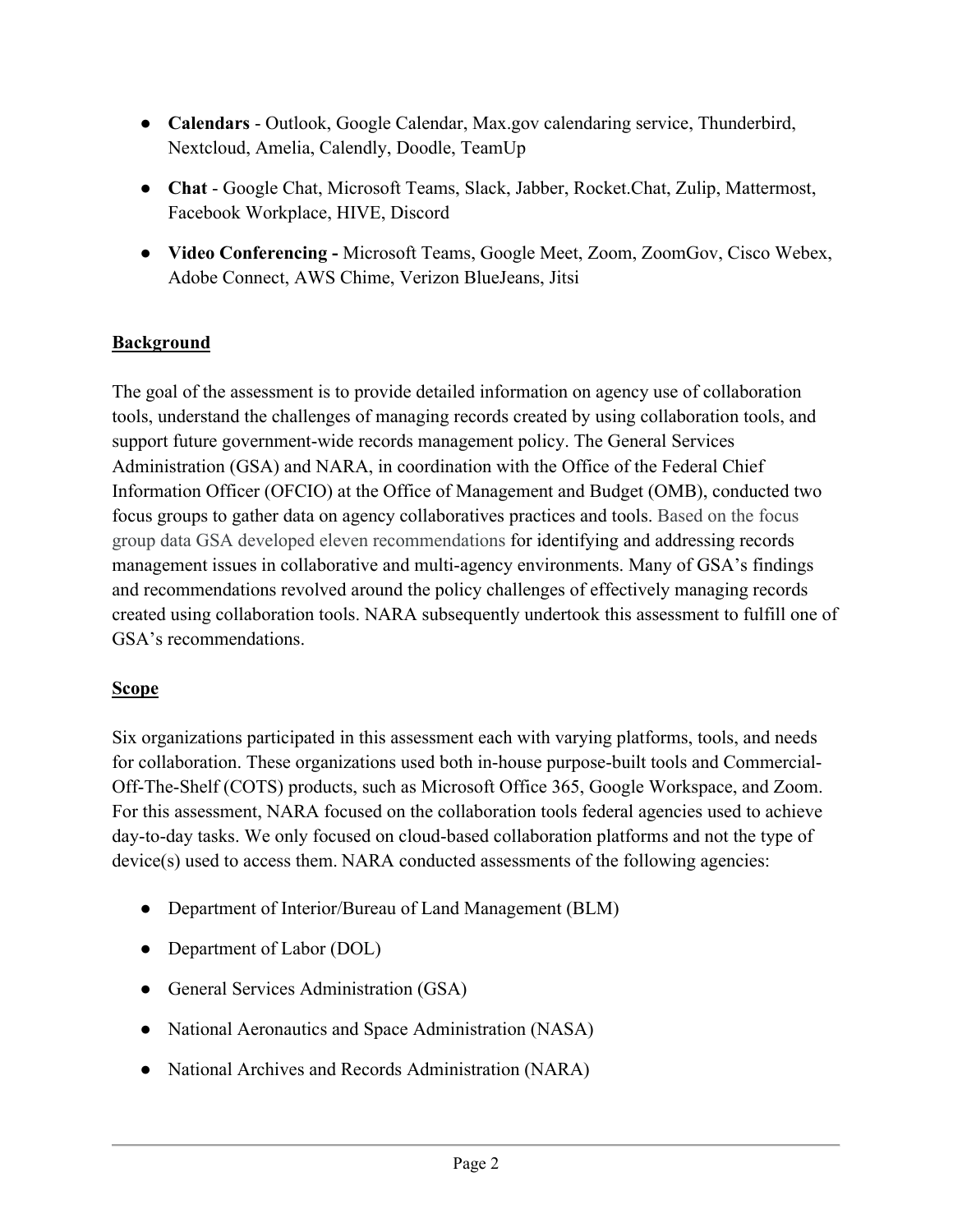● Department of Energy/Western Area Power Administration (WAPA)

## **Methodology**

 and/or IT managers from each agency and asked questions about records management, recommendations that follow are intended to help federal agencies and NARA meet the Participants submitted a pre-assessment questionnaire to NARA along with relevant documentation, including all policies, procedures, or directives concerning the collaboration tools that are used at their agency. NARA then conducted interviews with records management information technology security, and internal policies. This report synthesizes information gathered via the questionnaire and individual interviews and contains observations to improve the records management practices when records are created through collaboration tools. The challenge of collaboration tools.

# **HOW COLLABORATION TOOLS ARE BEING USED**

 with access can communicate and collaborate. Within these cloud-based operating systems are built-in tools that allow collaboration: simultaneous document editing, shared document storage, Government agencies use either Microsoft Office 365 or Google G-Suite, which are both cloudbased operating systems. These cloud-based tools have replaced the traditional on-premise enterprise systems. By design, the tools create a seamless community where anyone anywhere note-taking, and video conferencing.

 used as they have been used for decades. However, the vast majority of government agencies and contents of which were not managed by any collaboration suite. Users of cloud-based word budget spreadsheets. Permanent and temporary records are still being created using these cloud-Word processing applications such as Microsoft Word and Google Docs are continuing to be all of the agencies participating in this assessment are using a cloud-based version of these applications. Along with applications like Excel, Google Sheets, Powerpoint and Google Slides, users can create documents, spreadsheets and presentations that can be shared instantly with other users for review, editing and viewing. Previously, users would have to email a document to others, use external media and physically deliver the files, or place a file on a network share, the processing tools are still creating documents such as memoranda, reports, presentations and based applications.

Video conferencing applications such as Microsoft Teams and Google Meet facilitate the sharing of information via live video. Video conferencing is a built-in tool in these cloud-based systems. Many meetings that would happen in person and/or over the telephone are now happening in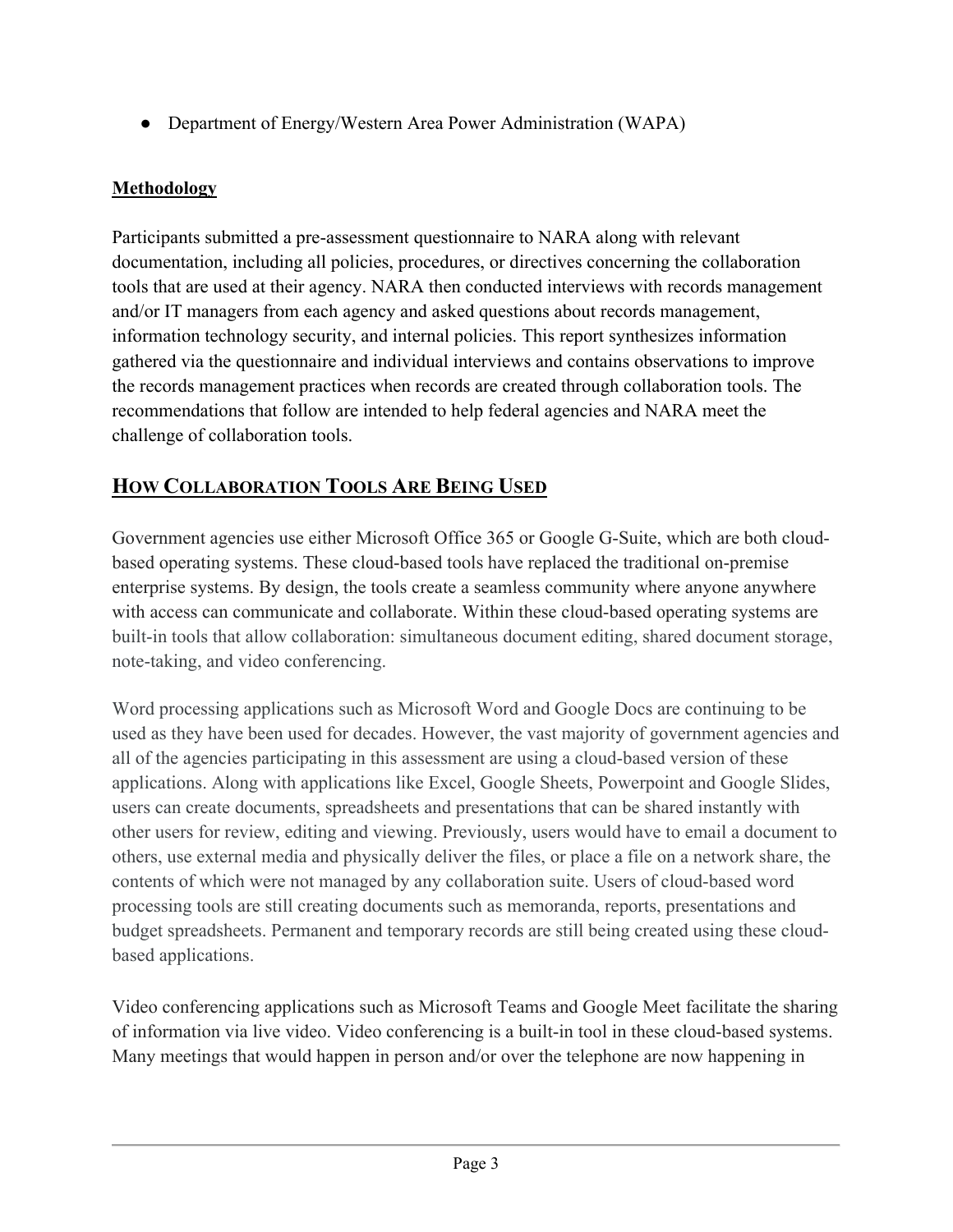front of the computer and allows face-to-face interaction with someone no matter their duty station. Since all the cloud-based applications are interconnected, documents and spreadsheets can be shared instantly within a video conference allowing all attendees instant access to documents.

There are chat functions in these cloud-based operating systems such as Windows Chat and Google Chat. Chatting allows users to instant message another user. This allows for instant communication and often more informal communication. This type of collaborative communication has often replaced the use of the office telephone. Once again links to documents can also be instant messaged using Chat.

 Microsoft One-Drive, Google Drive and to a lesser extent Amazon AWS Cloud are the basis of footprint of servers. Files that are created and shared are usually automatically stored within the cloud-based operating system. These file storage applications allow for cloud storage, backup, security and retrieval of files without federal agencies having to have a physical One-Drive or Drive. Many times these applications serve as unofficial and official repositories of temporary and permanent federal records. Security and maintenance is provided by the cloud host which alleviates that burden from federal agencies.

 suite and the myriad ways of communicating are impacting the use of email. We heard from Email is included as a part of these cloud-based systems. The interconnected tools within the agencies that cloud-based collaboration tools are replacing email because tools offer users the opportunity to simultaneously share, edit, and chat about a document, work on a document, communicate within the document, and share and edit simultaneously.

Since the COVID-19 pandemic has shut down many federal government offices and forced people to work remotely, collaboration tools have become vital to the business of the federal government. The pandemic has forced agencies and employees to maintain business processes using collaboration tools on a daily basis.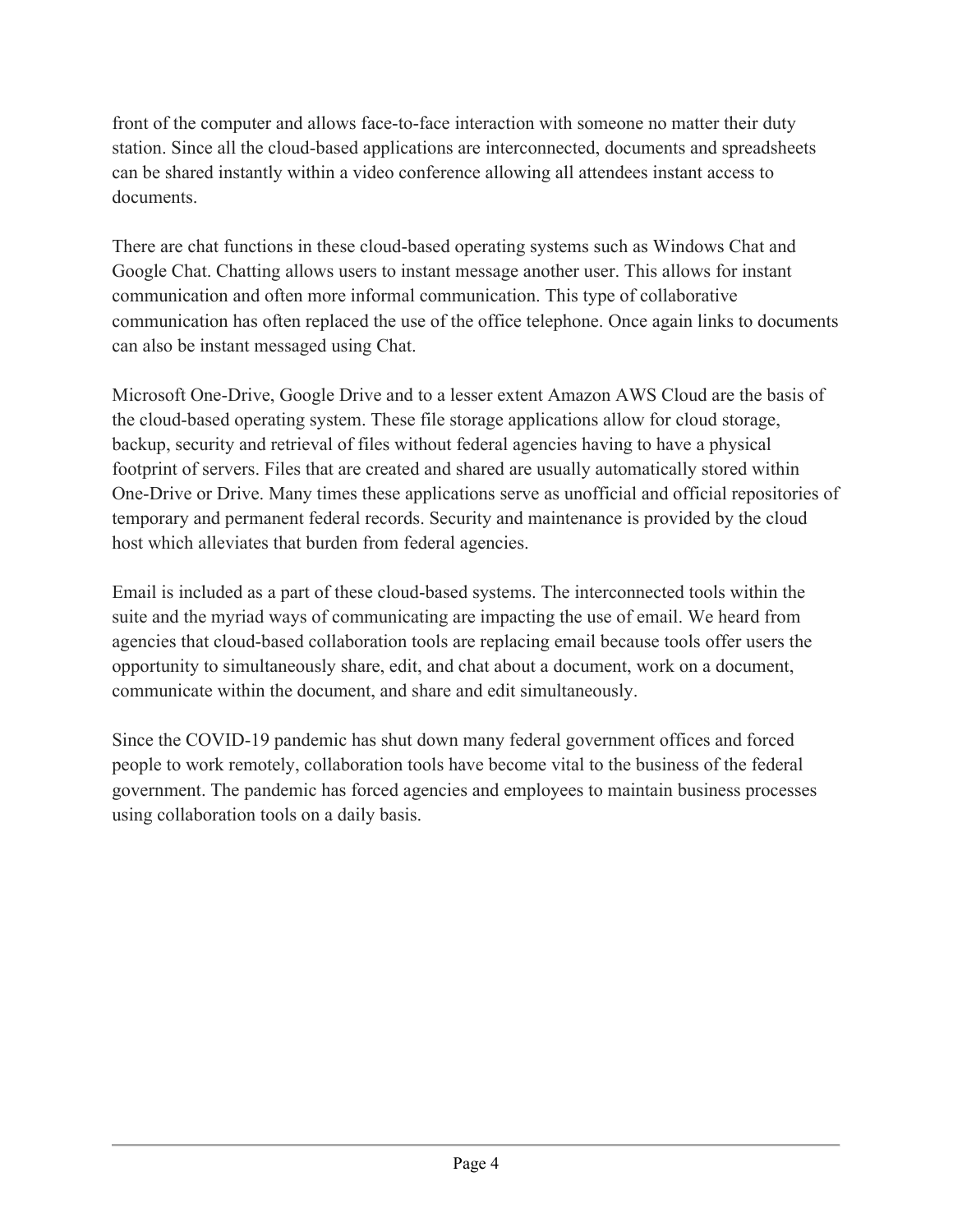## **RECORDS MANAGEMENT OBSERVATIONS AND RECOMMENDATIONS**

## **Observation 1. There is No Consensus on the Defining Characteristics of a Collaboration Tool**

 The term "collaboration tool" covers a myriad of technologies and capabilities that may or may not create or maintain records. Many agencies interviewed considered certain collaborative at one level can be seen as a replacement for traditional word processing tools, the addition of platforms to be just means of communication with no real record creating function. Each agency interviewed did, however, mention that records are determined by the subject matter and content of the document and not what application was used to create the document. But many would also go on to say that communication created through a chat application, for example, is not a record because chats are meant to be transitory. We observed that there was a reluctance to consider a collaborative tool, such as a cloud-based Google Doc, as a collaborative tool since that tool is used to document day-to-day business usually among internal stakeholders. While Google Docs collaborative functions within the tool, such as emailing and chatting with collaborators and assigning tasks within the document, expands upon traditional word processing functions. The only commonality among the agencies interviewed was that email was a collaborative platform that contains both permanent and temporary records.

 conferencing, and file sharing capabilities. It is therefore important to identify tool types that Grouping all of these tools together obscures their fundamental differences. These tools have different capabilities and are constantly evolving. Agencies categorize the same tool in different ways. For example, Microsoft Teams consists of document collaboration, chat, video might require unique records management approaches and corresponding policies.

 an interconnected network through the cloud, but are used in the same way as past forms of create them, but instead by the information presented in the documents. Once the tool types are identified, proper policies, procedures and governance must be implemented to ensure the handling of records by these tools meets all established records management requirements. Collaboration tools are used in day-to-day operations as well as meetings and conferences. Collaboration tools are the basis of the modern cloud-based computing environment. They create communication, such as enterprise-based Microsoft Word documents or handwritten letters. The way records are created and maintained should not be based on the system that was used to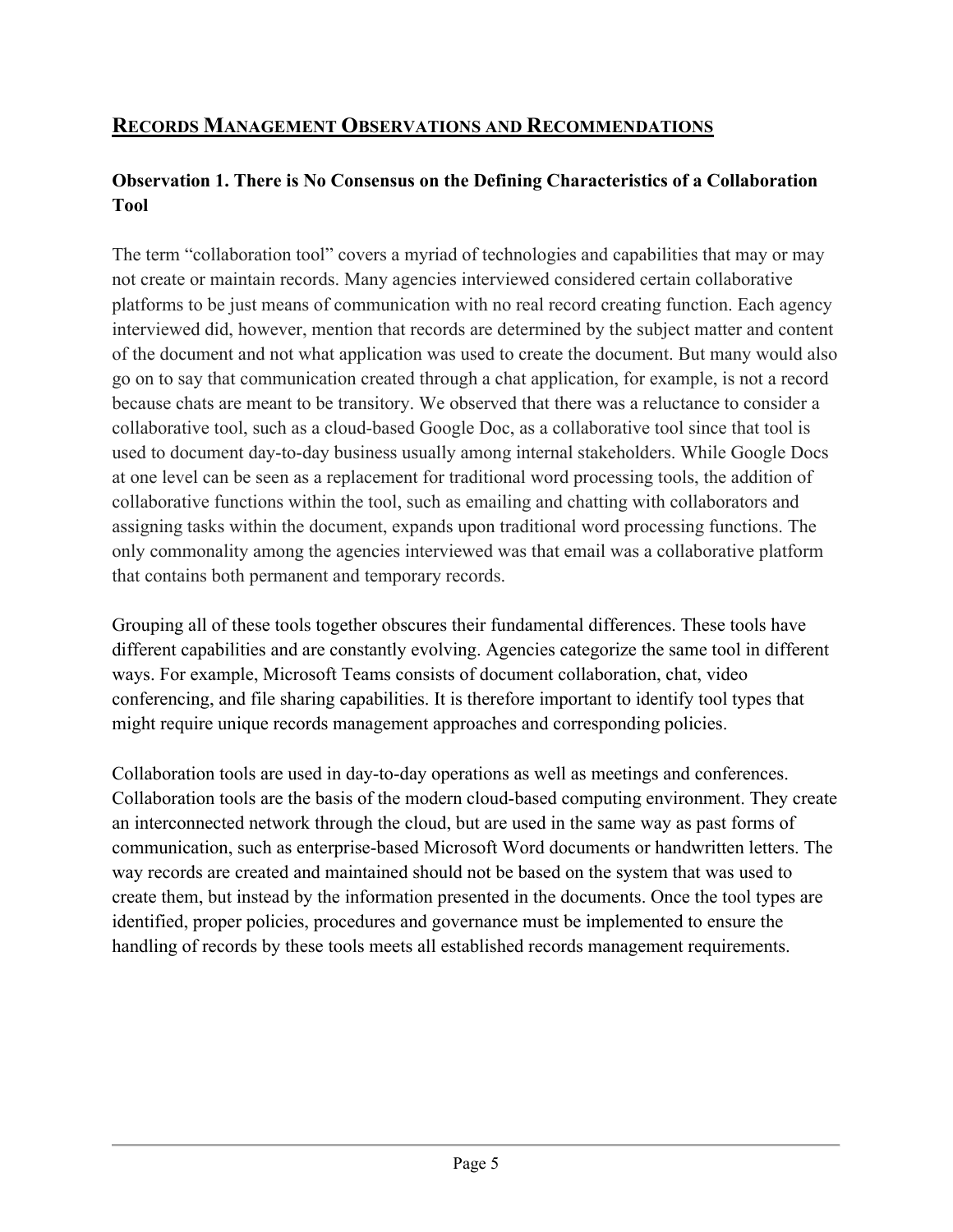| <b>Inter-Agency Application Usage</b> |                |           |                                  |   |              |              |  |  |   |                     |  |                                                                                                                                      |  |  |
|---------------------------------------|----------------|-----------|----------------------------------|---|--------------|--------------|--|--|---|---------------------|--|--------------------------------------------------------------------------------------------------------------------------------------|--|--|
|                                       | Email/Calendar |           | <b>Chat and Video Conference</b> |   |              |              |  |  |   | <b>File Sharing</b> |  |                                                                                                                                      |  |  |
|                                       |                |           |                                  |   |              |              |  |  |   |                     |  | Agency   Microsoft Google Microsoft Google   Zoom   Webex   Jabber   Slack   Other   Microsoft   Google   Kiteworks   Jabber   Other |  |  |
| <b>DOL</b>                            |                |           |                                  |   | √            |              |  |  |   |                     |  |                                                                                                                                      |  |  |
| <b>NARA</b>                           |                | $\sqrt{}$ |                                  | √ |              | $\checkmark$ |  |  | √ |                     |  |                                                                                                                                      |  |  |
| <b>BLM</b>                            |                |           |                                  |   | $\checkmark$ |              |  |  |   |                     |  |                                                                                                                                      |  |  |
| <b>WAPA</b>                           |                |           |                                  |   |              | √            |  |  |   |                     |  |                                                                                                                                      |  |  |
| NASA                                  |                | J         |                                  | √ | $\checkmark$ | √            |  |  | J |                     |  |                                                                                                                                      |  |  |
| <b>GSA</b>                            |                |           |                                  |   |              |              |  |  |   |                     |  |                                                                                                                                      |  |  |

 *Recommendation 1.1: Agencies must understand the various capabilities of collaboration tools and the ways they are being used to accomplish an agency mission.* 

 *Recommendation 1.2: Agencies must recognize that all cloud-based collaboration tools have the capability to create and/or maintain records.* 

*Recommendation 1.3: Agencies must integrate records management and preservation considerations into their use of collaboration tools. (36 CFR 1236.6)* 

#### **Observation 2. Agencies are Comfortable Managing Document Collaboration Files**

We learned during the interview portion of this assessment that federal agencies are comfortable managing document collaboration files, and specifically records created by applications such as Microsoft Word, Excel, Powerpoint, Google Docs and Sheets. The agencies are managing these records as though they did with the enterprise-based Microsoft Office, for example. Every Agency Records Officer (ARO) interviewed reiterated that the content of these records determines their disposition and not how they were created.

 based applications. In an enterprise-based environment one document for example may have of document collaboration files when versioning is present. For the most part, the AROs left the However, we did realize that comments, suggestions and edits to such documents were not often being preserved. This created the disconnect between enterprise-based applications and cloudedits and comments that are expressed through email and attached within. Whereas in the cloudbased environment, the comments are embedded and versioning allows for multiple versions of the same file. However, when data is transferred from the cloud environment to NARA for preservation, embedded comments and versions can be turned off and that information lost. The majority of the participating agencies expressed no definitive answer for the records management decision to the document creator or a program officer.

#### **Observation 3. Agencies are Comfortable Managing Email Records**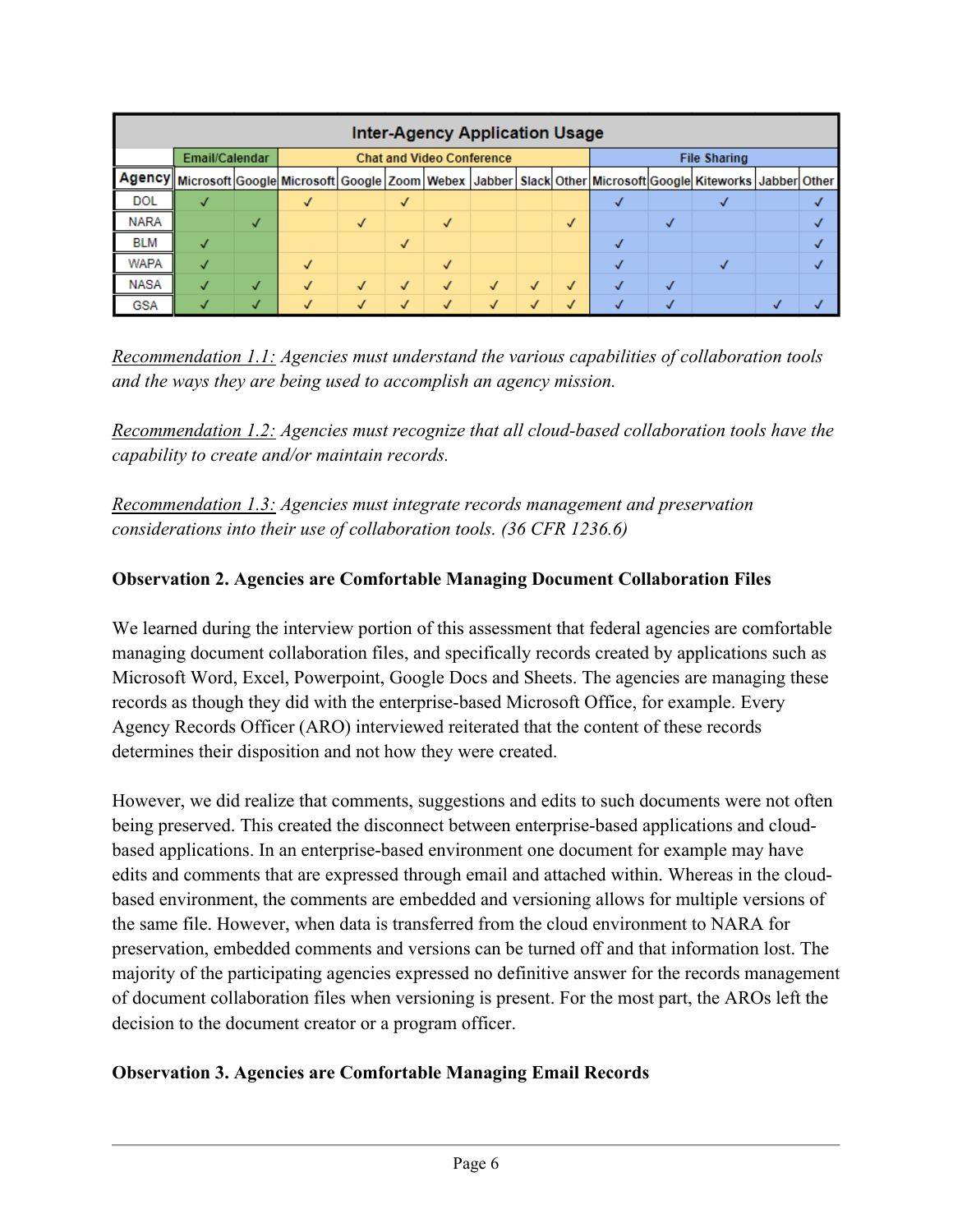Agencies expressed general comfort with managing email records. All the participating agencies disposition email records. Most of the agencies have begun preserving the emails of individuals than others on the size of the email account, number of emails in the account, and the exact date were using the Capstone General Records Schedule (GRS 6.1) to identify, manage, and for the minimum requirement of 15 years after separation. Some agencies were more detailed of transfer to NARA.

 "Culling, in the context of Capstone implementation, is the act of removing or deleting material transitory email records".<sup>1</sup> All the agencies mentioned that it was a desire of theirs to cull the email prior to transfer to NARA. Some agencies expressed the desire but knew it was not a responsibility before they departed the agency. Another agency mentioned having a staff The most distinct difference among the participating agencies was their ability to cull the email. prior to disposition. This may include deleting non-record email, spam, and personal email, and possibility. There were agencies that left that task to the owner of the email and it was their member and a computer program review email to remove non-record, personal, and transitory items.

## **Observation 4. Some Collaboration Tools Present Unique Challenges for Records Management**

During the agency assessment we discovered that many tools are being used for agency communication and collaboration. For example, agencies are using Cisco Jabber, Adobe, Webex, and Zoom, in addition to their agency workspaces, such as Google Workspace and Microsoft 365. The majority of agencies store records in the collaboration tool. As a result some agencies have multiple repositories for the data to be stored and managed.

 It is essential that AROs understand record formats and storage structures created within collaboration tools for records to be managed properly regardless of the tools being used. As a matter of standard practice, the ARO and other records management staff can ensure that the requirements for managing records are included when decisions are being made for purchasing and/or implementing the use of collaboration tools.

 the data in the most efficient manner. There were a number of agencies that left it to the Furthermore, the majority of agencies store their records in the tool that is being used for communication. Some agencies interviewed did not have a set procedure to decide how to store

<span id="page-7-0"></span><sup>&</sup>lt;sup>1</sup> Frequently Asked Questions (FAQs) about GRS 6.1, available at: [https://www.archives.gov/records](https://www.archives.gov/records-mgmt/grs/grs06-1-faqs.html)[mgmt/grs/grs06-1-faqs.html](https://www.archives.gov/records-mgmt/grs/grs06-1-faqs.html) (last retrieved March 8, 2022)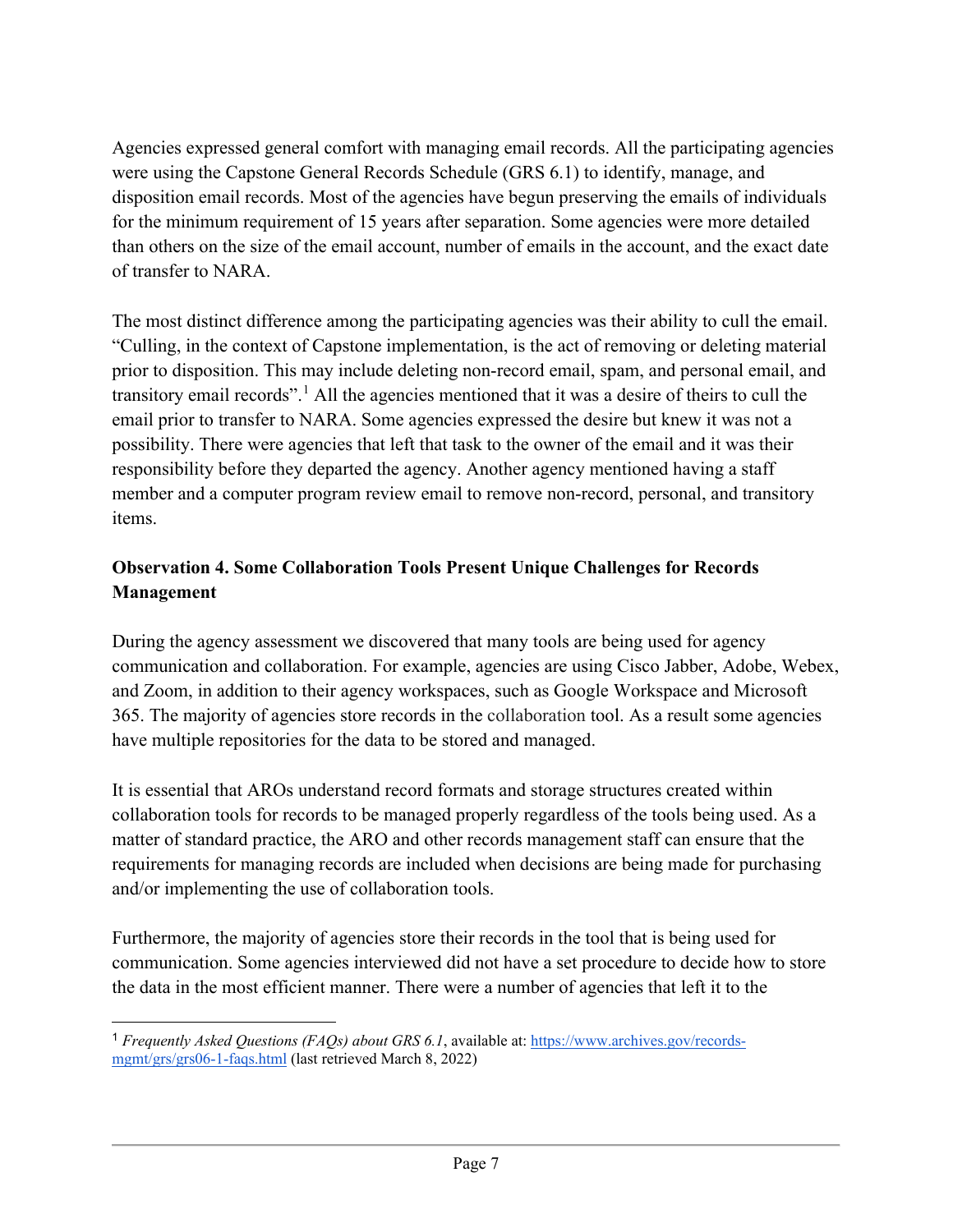application owner to decide how the records should be stored; likewise, there were some that let their program office make the decision. Our assessment revealed one agency that consolidates all their records into a single repository. This is a more logical and organized approach that allows the agency to execute disposition, facilitate e-discovery, and implement litigation holds more efficiently.

 some of the unique challenges posed by complex communication tools. Capstone is an account- record creator or receiver. AROs often saw chat as an extension of email records. In most On multiple occasions, agencies expressed the desire to expand the current Capstone guidance to include records other than email records. It is their hope that expanding Capstone would address based approach to records management, initially branded as Capstone in Bulletin 2013-02, and it offers agencies an alternative method of managing their email records. Under this account-based approach, final disposition of the e-mail account is determined by the role or position of the occasions, but not all, chat is embedded and accessed through the email application, typically Microsoft Outlook or Google Gmail. However, the chat records may not be stored within the email application as email records would.

 creator of those records and is not determined by a strict rule set contained in the software and done automatically. The dynamic nature of the records, the different document types, and the using Capstone, whereas a case file in the same tool may have a traditional schedule. Similarly, messages created within the video conference. All agencies expressed that applying disposition authority to records created on collaboration tools is difficult as the capabilities of the collaboration suite software lack appropriate controls out of the box. For example, categorization of records is sometimes at the discretion of the various record formats in a collaboration tool make records scheduling and disposition challenging to implement. For example, email found in a collaboration tool might be scheduled agencies had not developed a unified approach for scheduling video conferences and the chat

 As more individuals have shifted to a remote working environment, there has been a dramatic increase in video and chat communication among several agencies. It is crucial for these agencies to refine their processes to manage and mark their records of communication more efficiently. The inconsistency of their processes can lead to vulnerabilities in data security and authenticity.

*Recommendation 4.1: Agencies should support the training and/or professional development for Agency Records Officers to gain a deeper understanding of collaboration tools functions and capabilities.*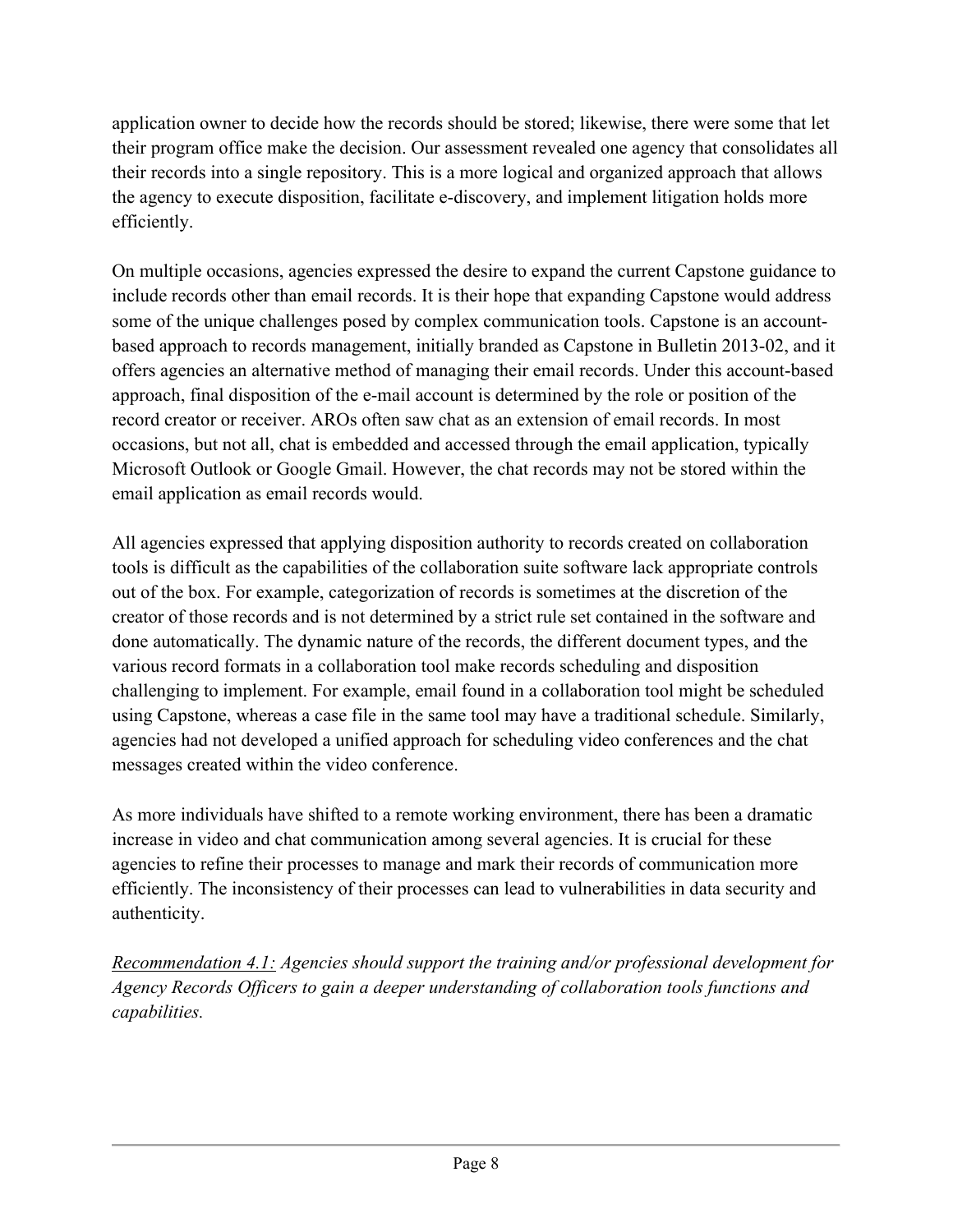*Recommendation 4.2: Agencies should designate AROs as stakeholders when collaboration tools are being considered, purchased, and implemented and work with appropriate agency officials (e.g., the CIO and CFO) as part of the IT implementation and procurement process.* 

*Recommendation 4.3: Agencies should have intellectual control over all records.* 

*Recommendation 4.4: Agencies should not allow the records management challenges of collaboration tools to hinder their full use of collaborative platforms.* 

## **Observation 5. There is Inconsistent Records Management of Video Conferencing, Recordings, and Associated Chat**

As agencies have shifted to a remote working environment, there has been a dramatic increase in video conferencing. Most agencies expressed that applying disposition authority to certain video conferencing files is difficult. These difficulties can arise from various factors such as the lack of auto-categorization of videos by the collaboration tool, thereby creating a backlog of video recordings that must be manually reviewed to determine which records schedule applies to its content. We found discrepancies in the way that agencies approach video conferencing, recordings, and associated chat messages. Agencies did not have a clear policy or understanding of when meeting recordings rise to the level of a record. Some agencies manage these records under an agency-specific audiovisual records schedule. Meanwhile, others consider them intermediary records. These agencies were managing records under NARA's General Records Schedule (GRS) 5.2. Most agencies do not have a centralized approach and tend to delegate responsibility for the management of the video conferencing records to the creator or attendee(s) of the meeting.

 being quality assurance or proofing of the transcript. Agencies with video conference recording policies in place have varying policies for transcription and/or closed captioning. Some agencies had automatic closed captioning built into their capture, others captioned in real time, while others were captioned post-recording. Most agencies assured us that the captions were embedded in the video file. No agency interviewed created both closed captions and written transcripts of the meeting. Those agencies using transcription for video conferencing had the transcription software built into the video conferencing software. The transcript was stored outside of the video with no mention of there

 Many video conferencing platforms offer a chat feature. We found that the ability to save the In this instance, the only method of chat capture available would be "copy and paste" or a associated chat varies depending on the platform in use. For example, some platforms allowed chats to be exported where other platforms deleted the chats immediately after the video ended.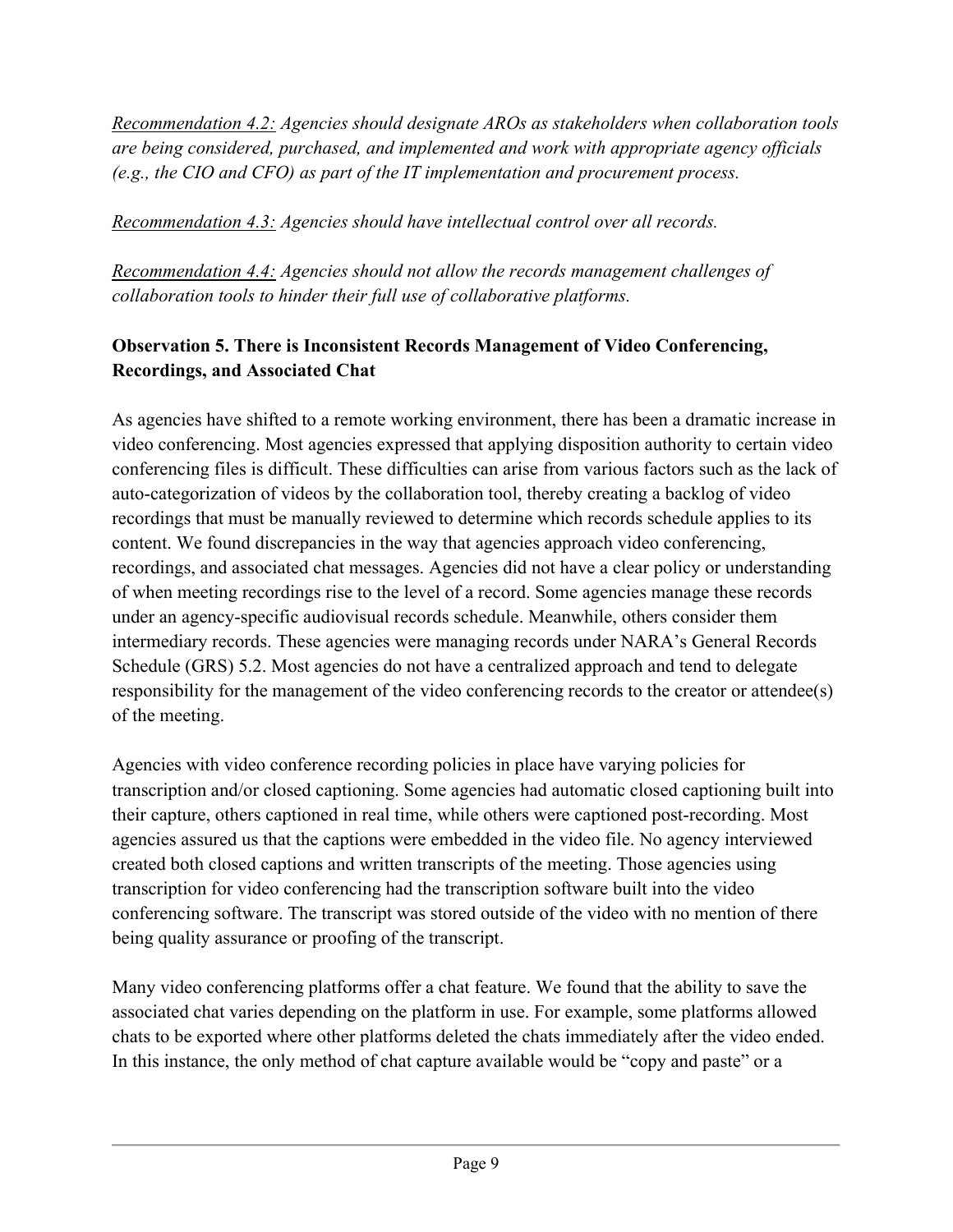associated chat, and posed the following questions: screenshot. Agencies were unclear on their records management responsibilities related to the

- ● What is an agency's records management responsibility for chat that occurs within a video conference? Does this change if a Capstone official is involved?
- Does closed captioning or transcription impact the retention of a video recording?
- When are video recordings covered by the GRS versus an agency-specific schedule?

*Recommendation 5.1: Agencies need to develop internal policies related to video conferencing, recordings, and associated records that can be consistently implemented. The policies should specify when meetings should be recorded such as public and high-profile meetings or recordings for the purposes of those who could not attend.* 

*Recommendation 5.2: If they are recorded, they need to determine how long they need to be kept based on NARA-approved records schedules.* 

## **Observation 6. Interagency Use of Collaboration Tools Presents Records Ownership Challenges**

The question of record ownership arises when agencies work together using collaborative tools. When working with outside agencies many of the AROs had no policies on the ownership of records being created. Some agencies had a policy of creating memoranda of understanding or information sharing agreements for such situations. Therefore, many times the ownership of records was unclear such that the records could be maintained by multiple agencies, one agency, or neither.

 compatible system and the agency does not have the ability to capture the record. One agency has a policy that they will grant access to their system to allow for collaboration, meaning the agency will provide meeting attendees a Microsoft Teams account to collaborate and share documents. Meanwhile, other agencies encourage document sharing only through email to Ownership of records is also an issue when dealing with incompatible collaborative platforms. In some instances a record cannot be saved or maintained because it was created outside a ensure that the records are captured properly.

## *[NARA Bulletin 2009-02: Guidance Concerning Managing Records in Multi-agency](https://www.archives.gov/records-mgmt/bulletins/2009/2009-02.html)*

 *[Environments](https://www.archives.gov/records-mgmt/bulletins/2009/2009-02.html)* discusses the ownership of records through multi-agency work. However, the bulletin is out-of-date and does not take into account the advent of cloud-based systems, text-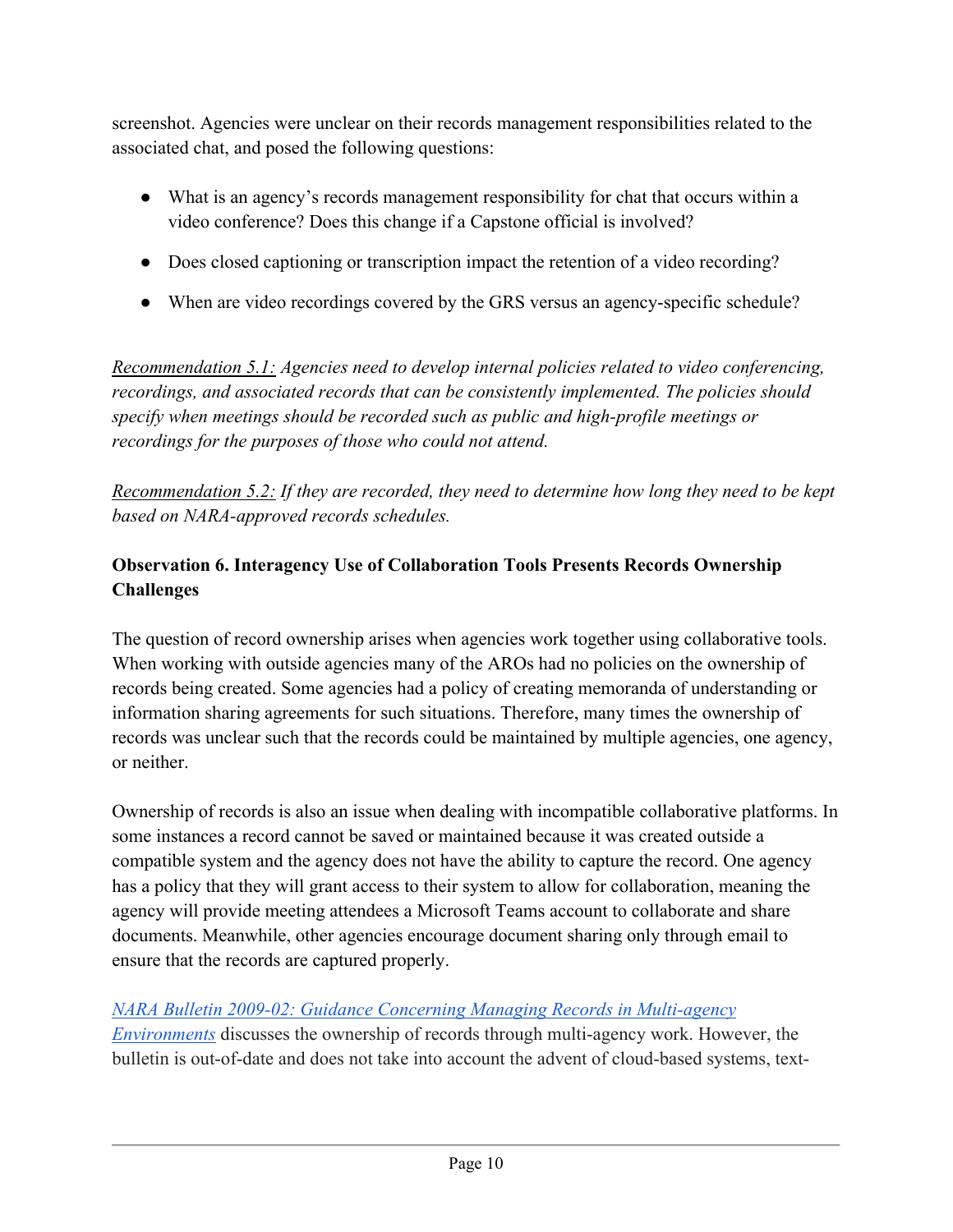based chat, video conferencing or document collaboration. Ownership of electronic records created collaboratively and shared is something that is used in day-to-day communication and no longer for only special projects.

*Recommendation 6.1: Agency Records Officers should work alongside Information Technology staff to ensure that collaboration tools can provide secure and proper access for users to work on inter-agency assignments.* 

*Recommendation 6.2: For interagency collaboration, each agency should have a signed Memorandum of Understanding (MOU) or Information Sharing Agreement (ISA) that includes recordkeeping requirements, scheduling and maintenance responsibilities, and ownership.* 

## **Observation 7. Incompatible Tools and System Security Present Accessibility Issues**

 Depending on the security restrictions from the receiving agency, that may or may not be a sharing links or working collaboratively on a shared document. In certain cases, some agencies The agencies interviewed used either Google G-Suite for Government or Microsoft Office 365. These systems come with their own built-in collaborative platforms such as Google Meet, Microsoft Teams, OneNote, and others. Many agencies ran into issues when they had to collaborate with a federal agency that did not share their same platform. In some cases, a hyperlink can be provided to a Google user to have access to Microsoft Teams, for example. possibility. This becomes an issue when agencies use video conferencing, direct messaging, use platforms outside of their operating systems or email suites such as Webex or Zoom.

 The majority of federal agencies are using the Microsoft 365 platform for conducting agency but then access may be revoked. This could create situations where records are not captured for business. Often departmental agencies will have one tenant for all component agencies and they will need to determine intra-agency sharing and management of records within the agency. A tenant in this context refers to a particular partition of cloud resources that are allocated hierarchically to sub-entities. Because most agencies are using Microsoft 365, it should be easier to provide access to both inter-agency and intra-agency users if they are all on the government cloud. However, agencies have not configured system settings to allow users perpetual access to collaborative workspaces. Users may have access to Microsoft Teams spaces and chat for a time, all agency records management purposes.

 convert a document, for example. When doing this, there is a risk of loss to the metadata, Incompatible tools can be problematic when trying to maintain a good records management program. We observed that there could be issues when a record is being worked on by a member from an agency that has incompatible tools. Sometimes the user will need to download and comments, and the interactive collaborative nature that was intended by the use of these tools. As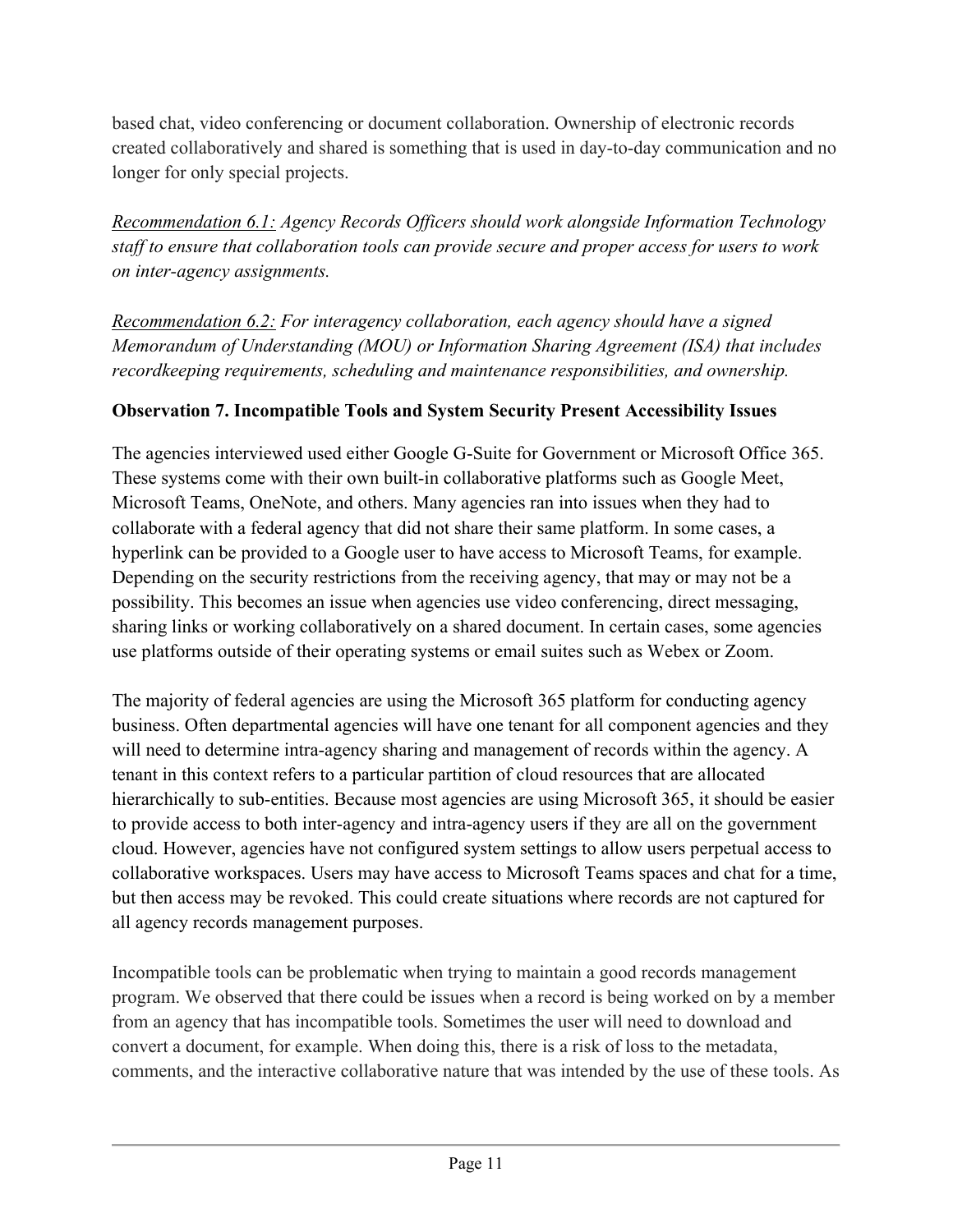cloud environment. The purpose of these tools is to allow multiple people to work on the same a result, the user will usually have to re-upload, email or find another way to incorporate their contributions to a larger document. Additionally, downloading and re-uploading documents creates a potential network security concern. When working collaboratively in Microsoft Office, for example, user interactions and comments are constrained within the cloud. However, when someone downloads a document, they are now accepting new risks (such as the potential security vulnerability of the unintended execution of untrusted software) that were not present within the document at the same time from virtually anywhere. But in many circumstances that is not possible due to incompatible tools and network security.

 local governments that often have their own collaboration tools and requirements. In some instances, multiple productivity suites were used by a single agency, but for different purposes. collaboration was done with the G-Suite. Additionally, tools such as Webex, Zoom, or Box were used to augment Google G-Suite for Government or Microsoft Office 365. These tools tend to be more operating system agnostic but internal security issues can still arise. Among the agencies participating in the assessment, we discovered a great diversity of unique business requirements. Some agencies work closely with the private sector as well as state and For example, internal agency collaboration was done with the Office suite, and external

 *Recommendation 7.1: Agencies may want to ensure that they have a system agnostic way of working collaboratively with external agencies.* 

 *professionals to ensure that they can access a variety of mainstream agnostic conferencing and collaborative platforms that are not blocked by the agency's firewall. Recommendation 7.2: CIOs should consider working with its agency's Information Technology* 

*Recommendation 7.3: AROs must work with system users to ensure recordkeeping requirements are met. (36 CFR 1236)* 

## **Observation 8. Agencies are Beginning to use Artificial Intelligence and Other Automated Tools for Records Management**

 helps immensely with managing big data. With AI tools becoming more common, there will be a We witnessed that agencies are beginning to incorporate artificial intelligence (AI) into their records management processes. AI is used to analyze a document and determine where the document should be stored based on the learned behavior of the user. Agencies are currently using third-party COTS or purpose built-in house tools. AI can mimic learned behavior but at times can cause records management issues because records can be stored in unintentional places or in multiple places. According to one of the agencies interviewed, AI is still evolving but it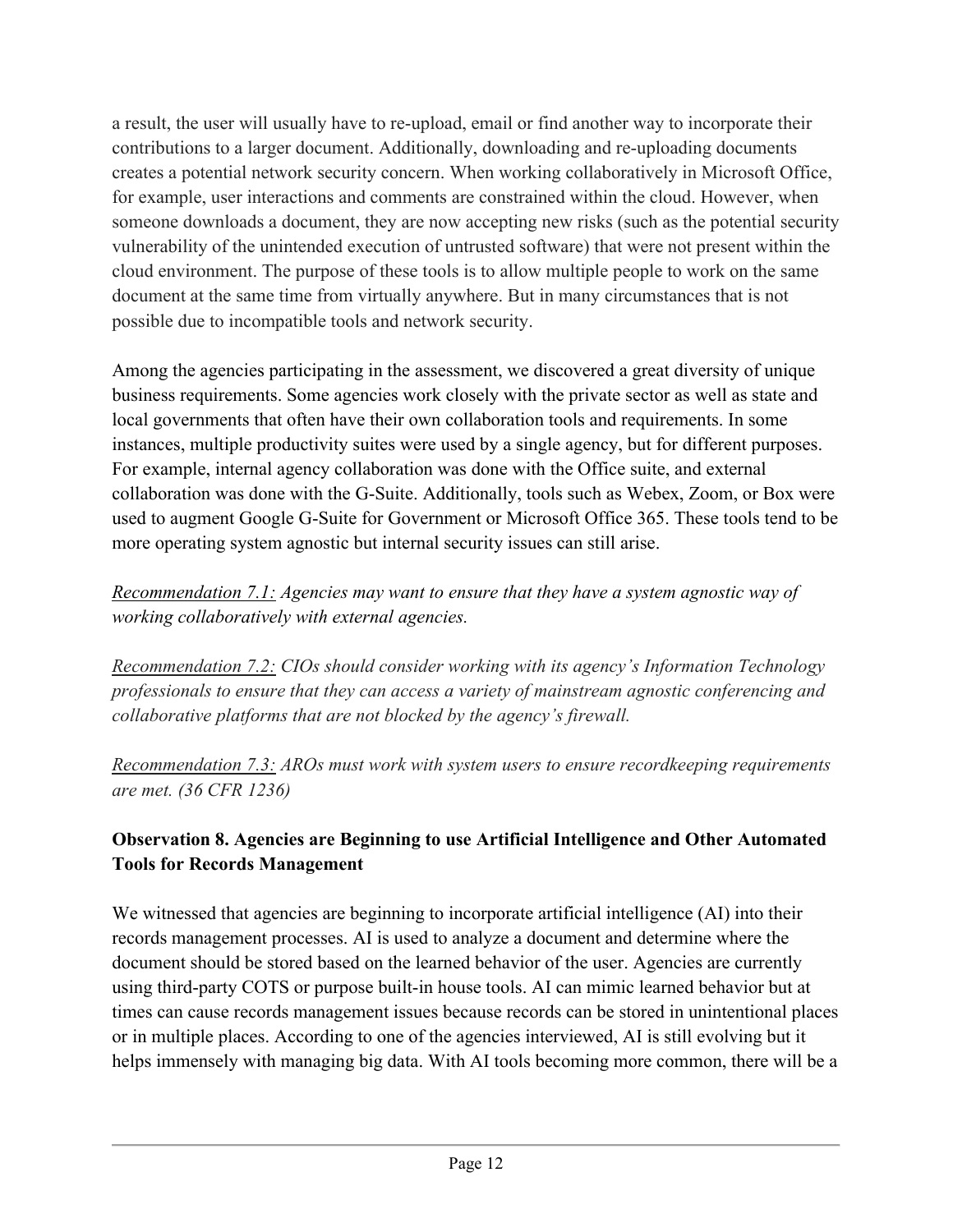time in the near future where companies such as Microsoft and Google will offer AI capability in its basic operating systems.

## **RECOMMENDATIONS FOR THE OFFICE OF THE CHIEF RECORDS OFFICER**

 This assessment has focused on the many approaches that agencies have taken to work collaboratively, managing information technology infrastructure, and managing records. Based on the data gathered, NARA's Office of the Chief Records Officer should review, update and create new policies surrounding inter-agency collaboration.

NARA should:

- management. Review the creation of policy for a future of automated records • Begin to monitor the development, implementation and use of AI for records management.
- technical capabilities, and develop policy that addresses the nuances of each type of • Develop definitions for these different types of tools, gain an understanding of their collaboration tool and how they relate to the capture and maintenance of related records.
- Develop clear policy around video conferencing and associated records.
- Update *[NARA Bulletin 2009-02: Guidance Concerning Managing Records in Multi](https://www.archives.gov/records-mgmt/bulletins/2009/2009-02.html)[agency Environments](https://www.archives.gov/records-mgmt/bulletins/2009/2009-02.html)* to clarify the records management responsibilities for each agency when records are created collaboratively by two or more agencies working on the same business process.
- Consider providing examples and/or draft language for MOUs and ISAs to any updated guidance regarding records management in a multi-agency environment.
- Study the possibility of extending role-based records management to other collaborative and communication tools.

## **CONCLUSION**

 mission goals. Each agency chose a different mix of collaboration tools to meet their unique business requirements. The variety of tools and capabilities presented challenges for agencies to effectively meet their records management requirements in areas such as: This assessment examined the many tools agencies are using to work collaboratively within and across agencies. All agencies interviewed are using collaboration tools to accomplish their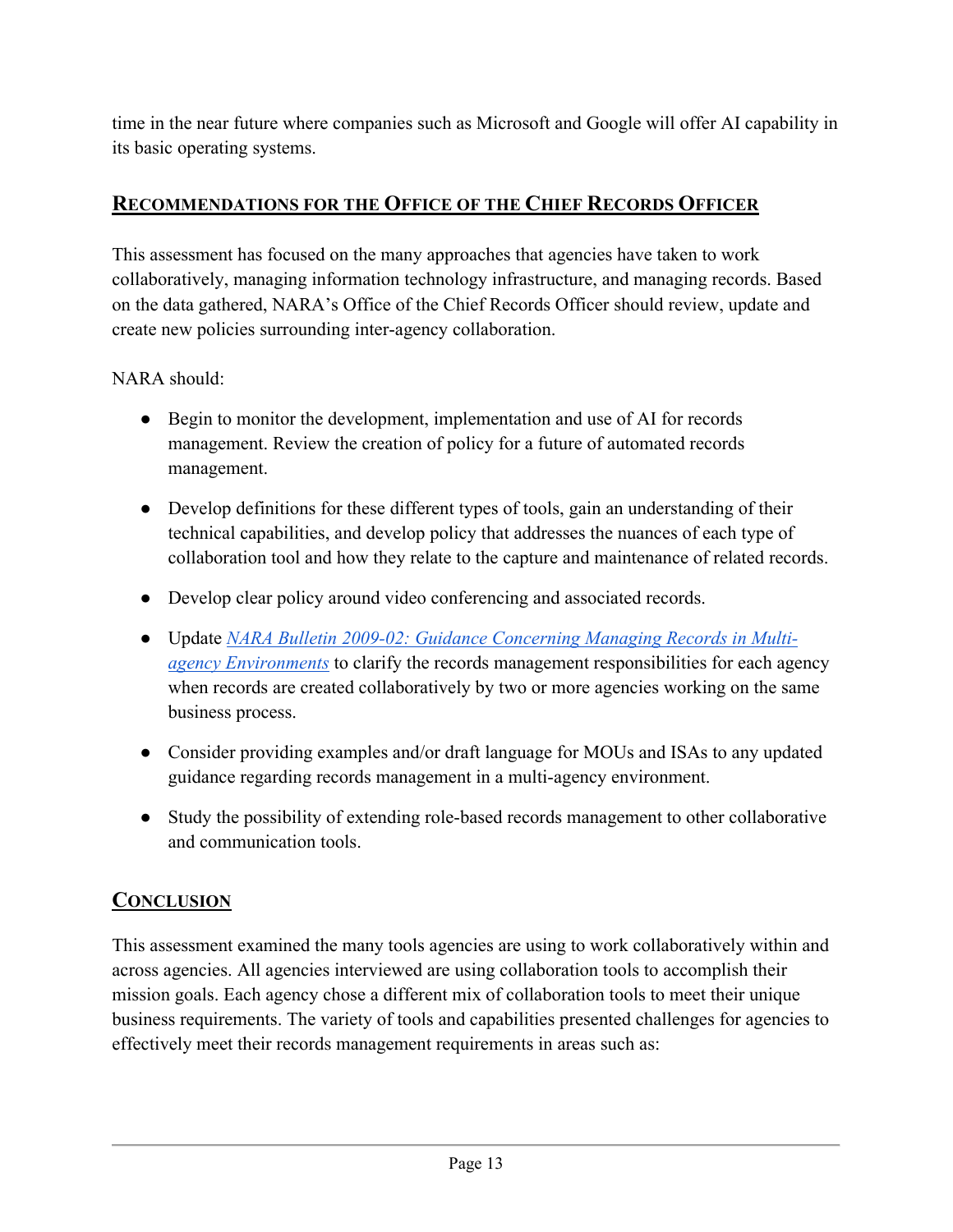- Records ownership and responsibilities
- Configuration management across tools
- ● Proper identification of records being created and maintained by or within collaboration tools
- Records retention and disposition

The interviewees were aware of these challenges, but differed on their approaches. AROs felt that many of the records created using collaboration tools were covered by an existing NARAapproved records schedule, but no agency had all permutations of tools and capabilities covered. AROs also agreed that their goal was to create schedules focused on managing content rather than tools, but were challenged by the diversity of business processes and different collaboration tools used. Many AROs rely on the discretion of the creator and the office-level records manager to determine the appropriate retention of a record created with a collaborative tool.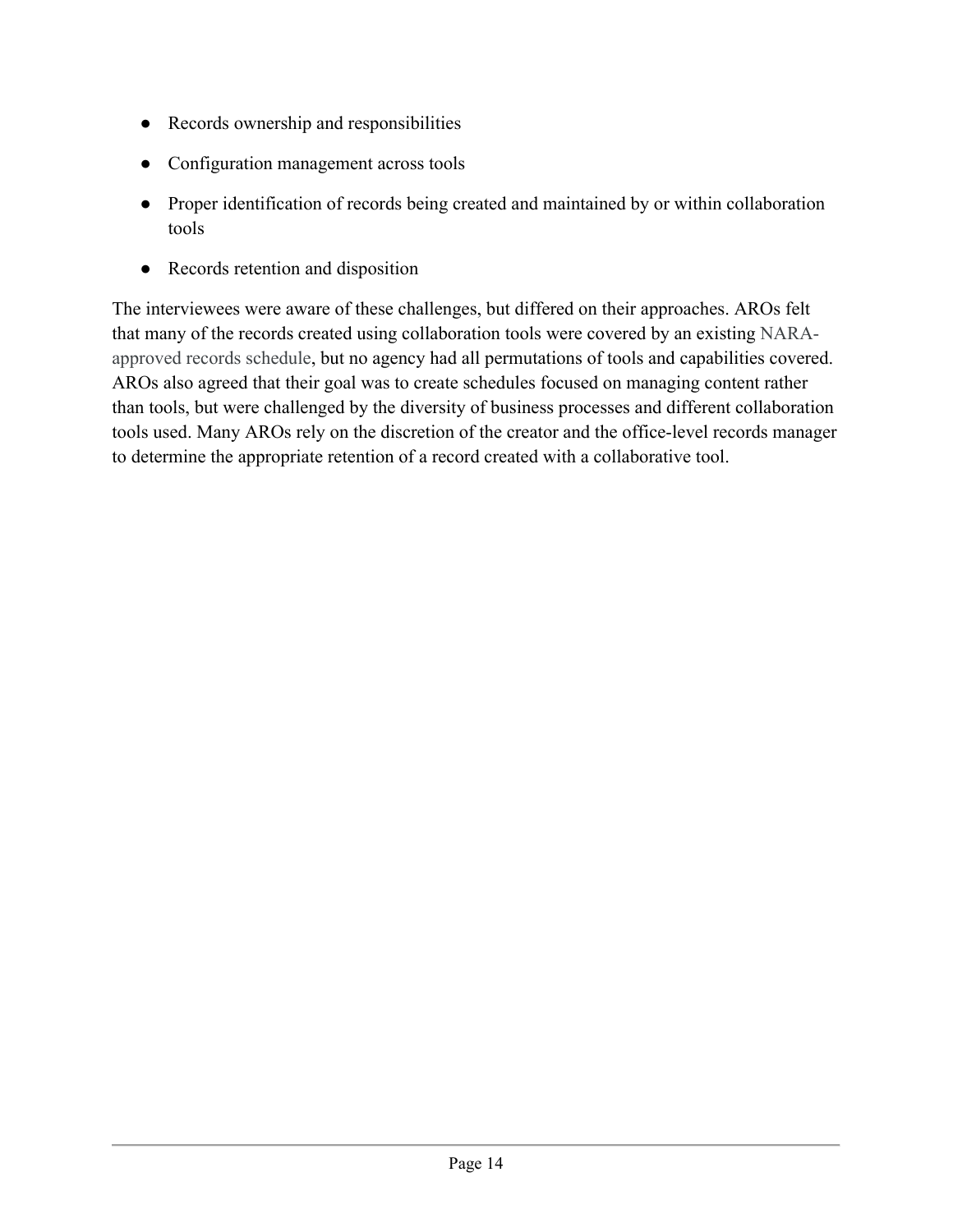#### **Appendix Participating Organizations**

 Records and Information Management Program Manager Western Area Power Administration Records and Information Management Specialist

Bureau of Land Management Information Technology Manager

Department of Labor Agency Records Officer Advanced Engineering Division Branch Chief Project Manager Director of Architecture Strategy Office of the Chief Information Officer (OCIO) Assistant Secretary for Administration and Management (OASAM) Project Manager (Contractor)

General Services Administration Agency Records Officer Branch Chief, CIO Office

National Aeronautical and Space Administration NASA Records Officer, Headquarters Enterprise Collaboration Services Lead, Ames Research Center NASA Records Manager, Glenn Research Center

National Archives and Records Administration Corporate Records Management **Director** Records and Information Management Specialist